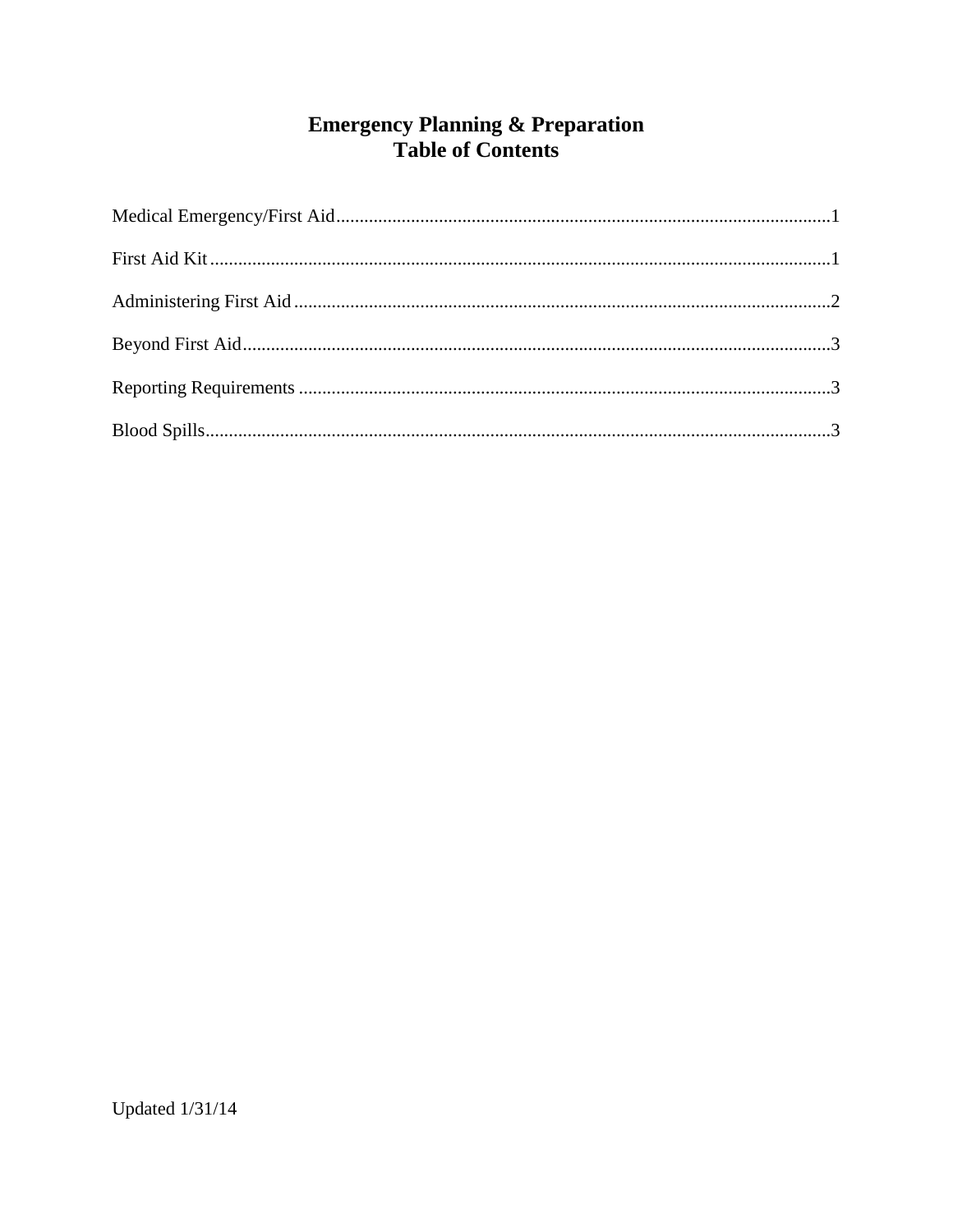## **EMERGENCY PLANNING AND PREPARATION**

#### **MEDICAL EMERGENCIES/FIRST AID PROCEDURES**

Prevention of injuries should be a major emphasis of any safety program. In the event of any type of injury beyond that which first aid can treat, call 911 for medical assistance.

### **I. GENERAL**

- A. First aid is defined as any one time treatment and any follow up visit for the purpose of observation, treatment of minor scratches, cuts, burns, splinters, etc. which do not ordinarily require medical care.
- B. It is recommended that each department have at least one person trained in basic first aid and cardiopulmonary resuscitation. This person should also receive blood borne pathogen training and the opportunity to receive hepatitis B vaccine.
- C. Post the following information regarding emergency services in a conspicuous place:

For medical assistance:

Mercy Memorial Hospital 1011 14th NW Ardmore, OK 73401 223-5400

Other emergency numbers:

Oklahoma Poison Control Center - 1-800-522-4611 (statewide) All other emergencies (fire or police) call 911

#### **II. FIRST AID KITS**

- A. First aid equipment should be readily available and located in a conspicuous place. First aid kits are to be used for the immediate response to **minor** injuries, such as cuts, burns, or bruises. For any injury which cannot be treated by first aid treatment, or is obviously serious, employees should obtain medical treatment as soon as possible.
- B. The Safety Training Coordinator will be responsible for monitoring and maintaining the first aid kit(s). There should be a log attached to the kit indicating the last inspection date and by whom the kit was inspected.

Updated 1/31/14 1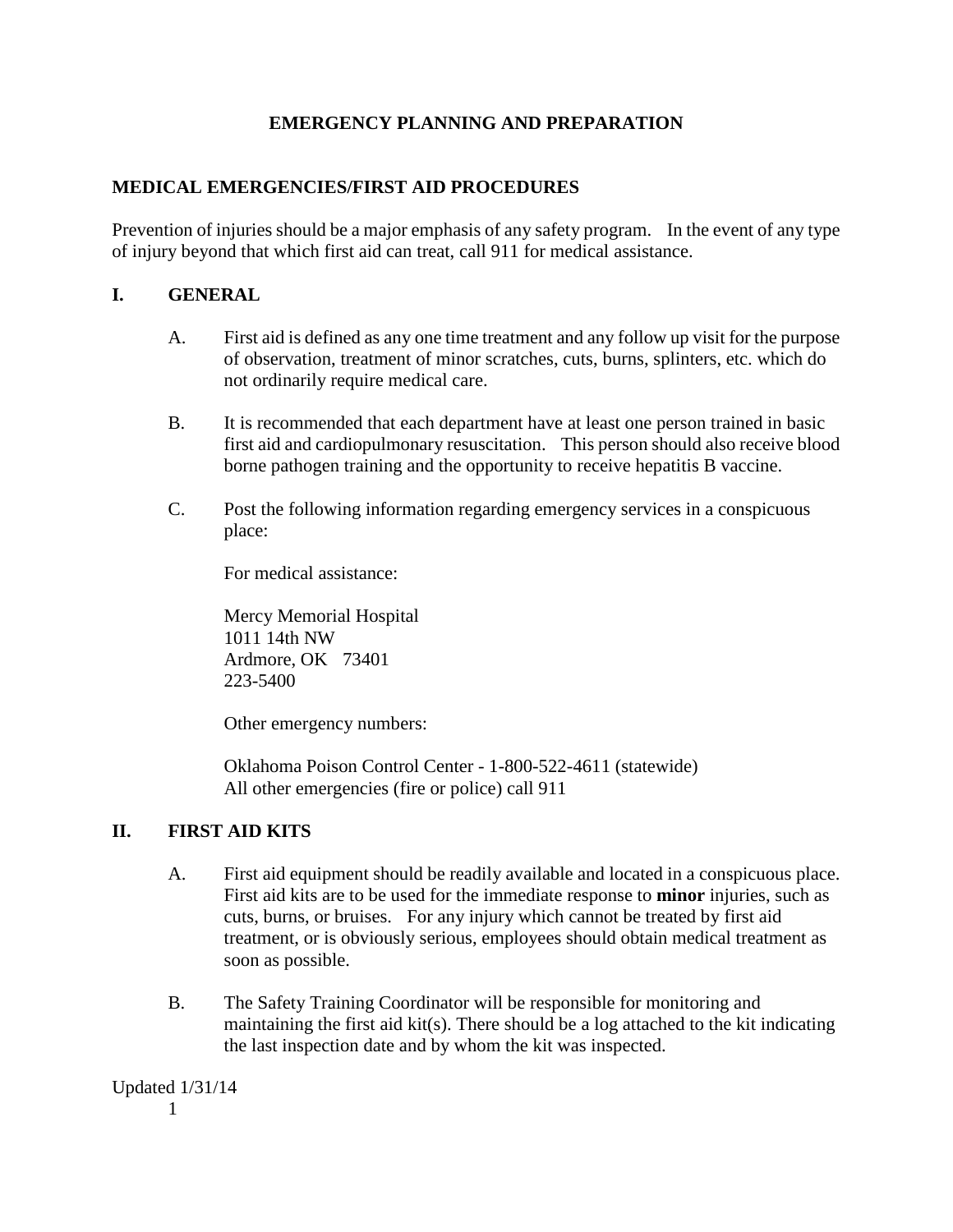- C. First aid kit contents should include items such as Band-aids7, sterile gauze pads, bandages, antiseptic wipes or ointments, and a first aid card. All kits should also contain examination gloves for response to emergencies in which blood is present. Pocket masks for CPR procedures are also recommended.
- D. The following items are **not** recommended for use in a first aid kit that is to be used for treatment of minor injuries:
	- 1. Iodine It is not a good antiseptic and damages tissues.
	- 2. Ice Pack Compress If there is a swelling of soft tissue, or other need for an ice pack, the person should be examined by a physician.
	- 3. Ammonia Inhalants If an individual is unconscious, obtain help -- **do not use ammonia**.
	- 4. Tourniquet Not required for minor injuries; use of the pressure technique until medical assistance is available.

# **III. ADMINISTERING FIRST AID**

- A. OSHA requires adherence to "Universal Precautions" when employees respond to emergencies which provide potential exposure to blood and other potentially infectious materials. "Universal Precautions" stresses that all blood or blood contaminated body fluids are assumed to be infectious for HIV and other blood-borne pathogens.
- B. Persons responding to a medical emergency protect themselves from exposure to blood and other potentially infectious materials through adherence to work practices designed to minimize or eliminate exposure and through the use of personal protective equipment (i.e., gloves, masks, and protective clothing), which provide a barrier between the worker and the exposure source. For most situations in which first aid is given, the following guidelines should be adequate.
	- 1. For bleeding control with minimal bleeding, disposable gloves alone should be sufficient.
	- 2. For bleeding control with spurting blood, disposable gloves, a gown, a mask, and protective eye wear are recommended.
	- 3. After emergency care has been administered, hands and other skin surfaces should be washed immediately and thoroughly with warm water and soap. Hands should always be washed after gloves are removed, even if the gloves appear to be intact.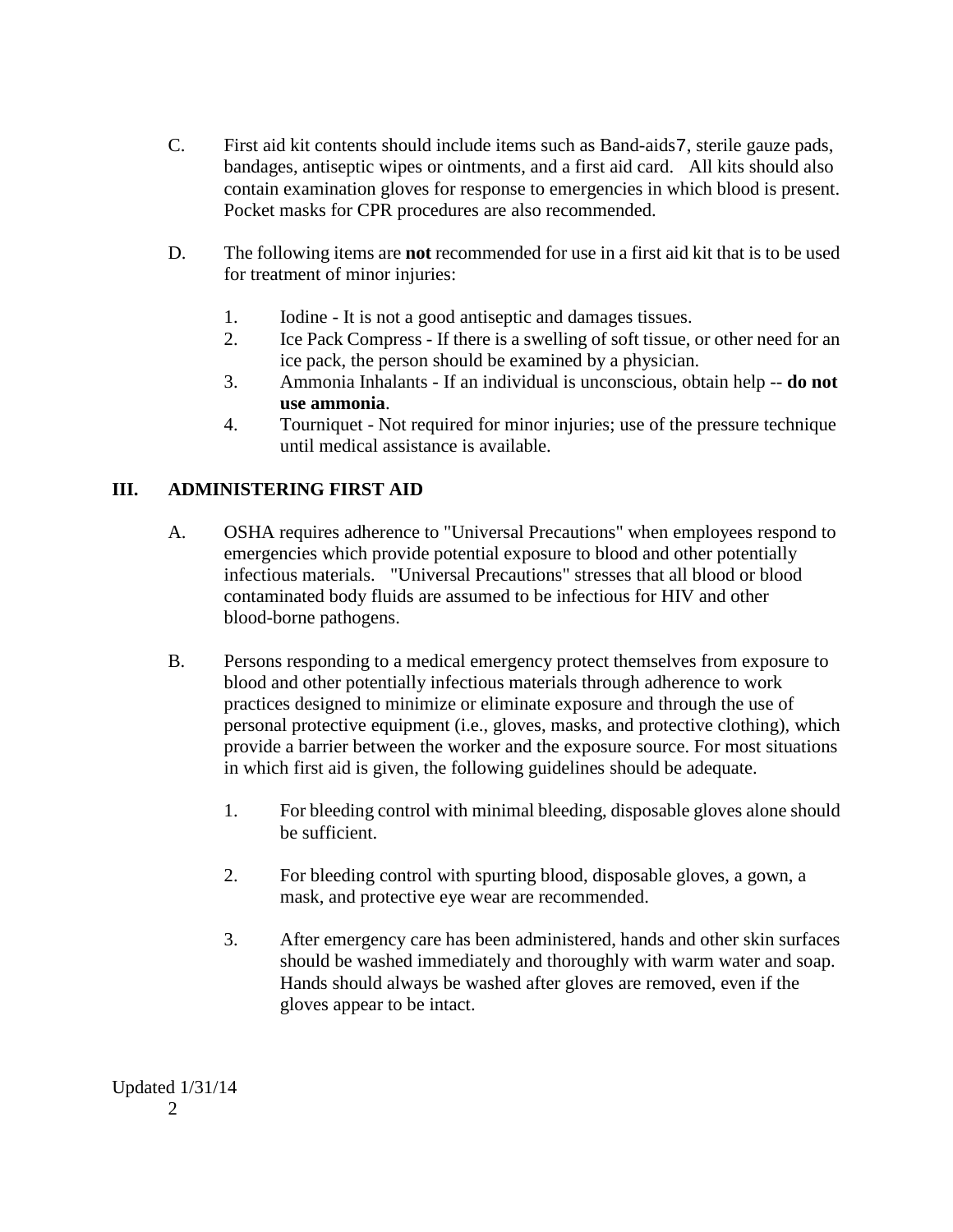#### **IV. INJURIES, ILLNESSES AND EXPOSURES REQUIRING TREATMENT BEYOND FIRST AID**

- A. Following any first aid, a nurse or physician qualified to handle occupational injuries and illnesses should provide further examination and treatment. This is to ensure that infection or other unseen injuries are addressed and treated. Mercy Memorial Hospital is recommended facilities.
- B. Someone knowledgeable about the incident should always accompany the injured person to the medical facility and a copy of any appropriate MSDSs shall accompany the victim if hazardous materials are involved.
- C. Any time an employee develops signs or symptoms associated with a hazardous chemical to which the employee may have been exposed on the job, the affected employee should notify the supervisor. The supervisor should coordinate with the Safety Training Coordinator to review the material safety data sheet and secure appropriate medical attention from Mercy Memorial Hospital.

# **V. REPORTING REQUIREMENTS**

- A. All occupational injuries, illnesses and exposures, including minor injuries requiring first aid should be reported to your supervisor, who must ensure the proper documentation and reporting. Reasons for this are as follows:
	- 1. Minor injuries can sometimes lead to more serious complications that only become evident at a later time.
	- 2. A minor injury may indicate a hazardous situation which should be corrected to prevent a serious future injury.
- B. Supervisors must complete an Accident Exposure Report (Appendix C) which documents the nature of the incident, what corrective action will be taken, and all injuries, illnesses and exposures that resulted from the incident. This report from should be sent to the Workers' Compensation Office in Personnel Services within 24 hours of the incident.

# **VI. BLOOD SPILLS**

- A. After an emergency that involves blood is over, clean up of blood may be required. Cleaning of blood spills should be limited to those persons who are trained for the task.
- B. Do not assume that the custodians will clean up the spill. Notify the Safety Training Coordinator of the situation and they will assess the response needed.

Updated 1/31/14 4